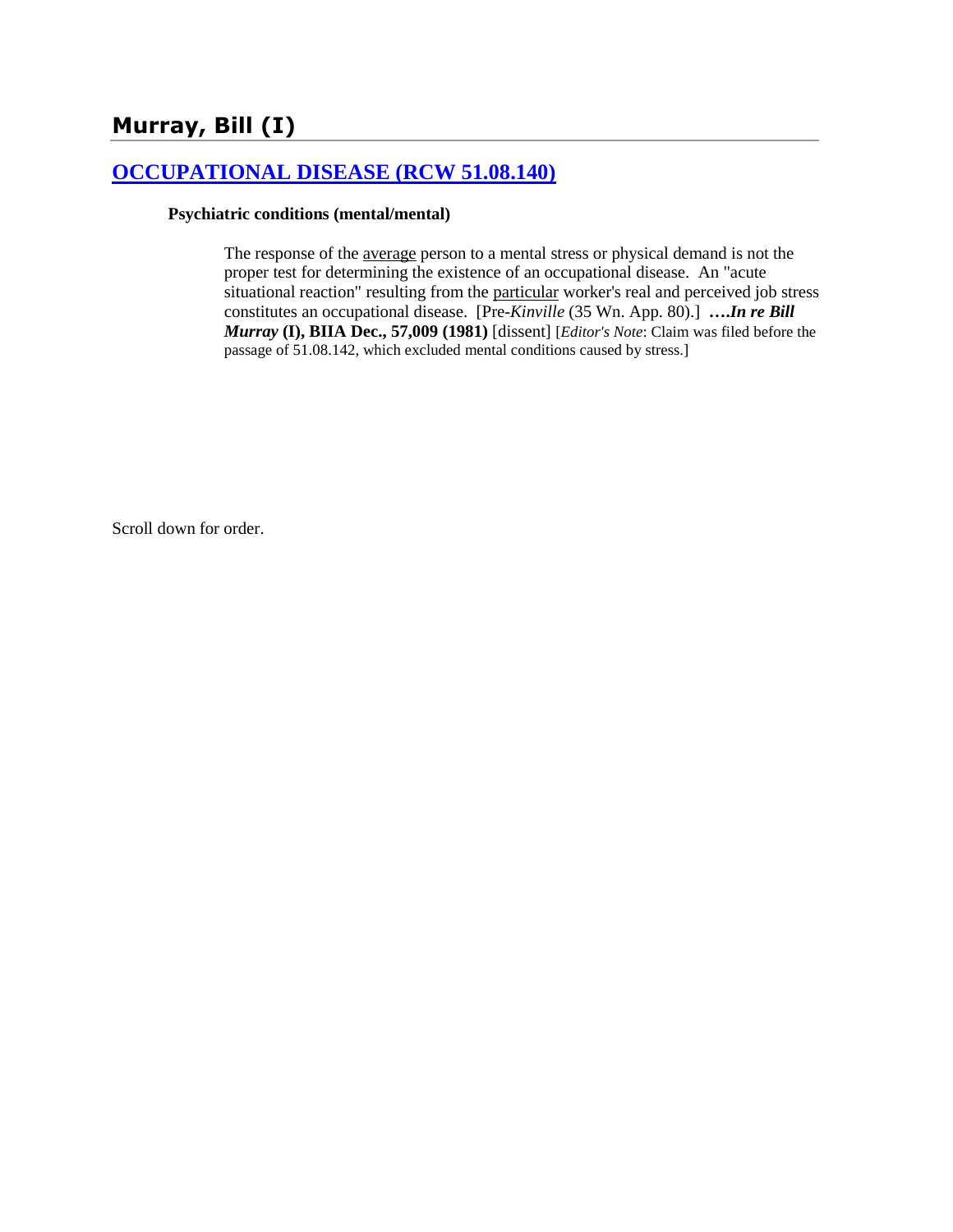#### **BEFORE THE BOARD OF INDUSTRIAL INSURANCE APPEALS STATE OF WASHINGTON**

**)**

**IN RE: BILL E. MURRAY ) DOCKET NO. 57,009**

**CLAIM NO. H-502652 ) DECISION AND ORDER**

APPEARANCES:

Claimant, Bill E. Murray, by Landerholm, Memovich, Lansverk, Whitesides, Wilkinson, Klossner & Perry, per Marla Ludolph Employer, Clark County, P.U.D., by

Blair, Schaefer, Hutchison, Wynne, Potter & Horton, per John R. Potter

Department of Labor and Industries, by The Attorney General, per John R. Dick, Assistant

This is an appeal filed by the claimant on June 10, 1980 from an order of the Department of Labor and Industries dated May 23, 1980, which adhered to an order dated May 16, 1979, which rejected the claim for benefits for injury, accident or occupational disease because the condition was not the result of an industrial injury as defined by the Workers' Compensation Act. **REVERSED AND REMANDED.**

### **DECISION**

Pursuant to RCW 51.52.104 and RCW 51.52.106, this matter is before the Board for review and decision on a timely Petition for Review filed by the employer to a Proposed Decision and Order issued by a hearings examiner for this Board on April 24, 1981, in which the order of the Department dated May 23, 1980 was reversed, and remanded to the Department with direction to allow the claim for the condition diagnosed as acute situational reaction with anxiety and depression and to take such further action as may be authorized or indicated by law.

The Board has reviewed the evidentiary rulings of the hearings examiner and finds that no prejudicial error was committed and said rulings are hereby affirmed.

Confronting the Board in this appeal is the question whether work-related mental stresses or perceived stresses acting as stimuli can produce physical and/or psychological manifestations of disease which are compensable as an occupational disease under this state's Workers' Compensation Act.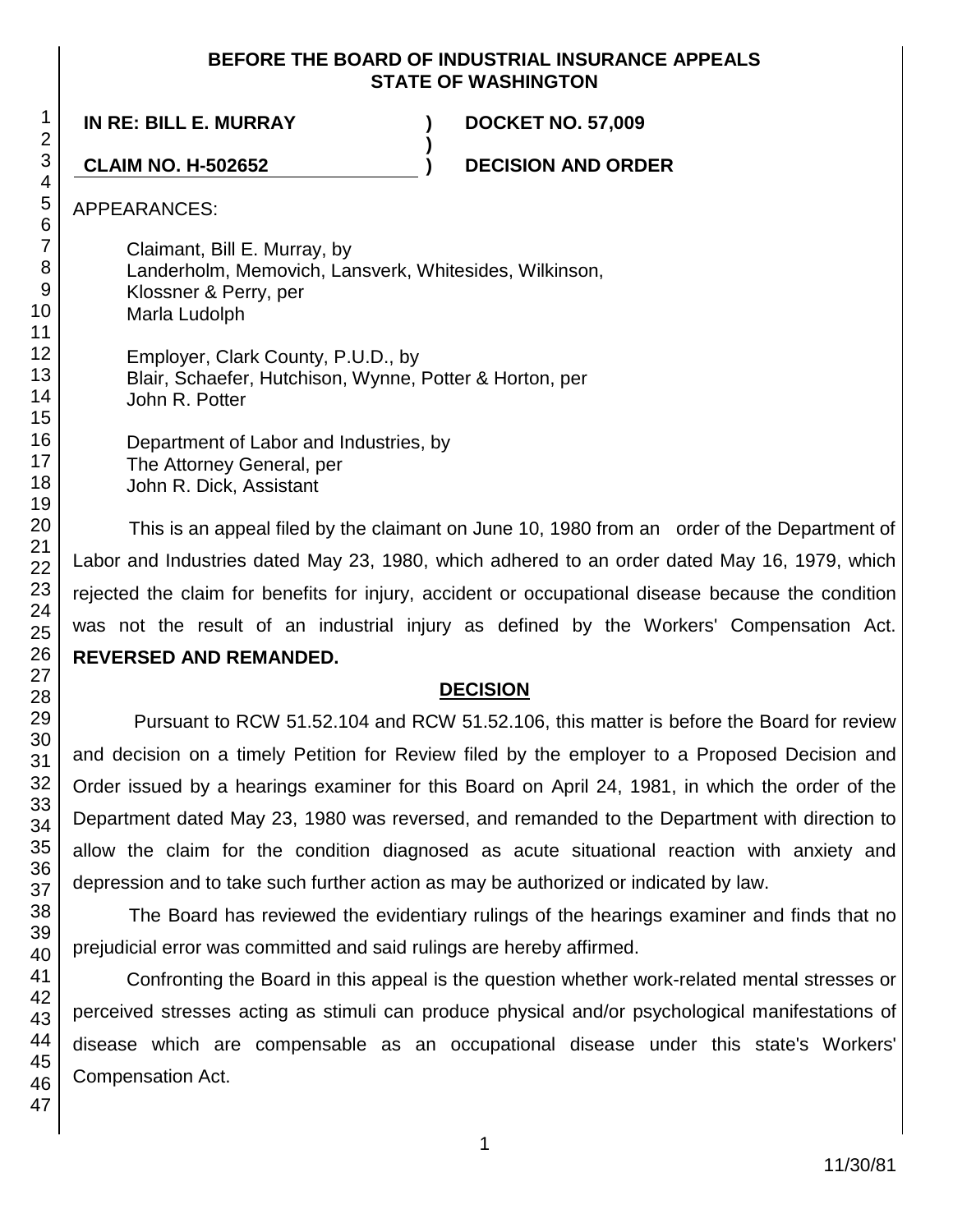At the outset, the Board expressed its appreciation to the parties for their fine examples of advocacy. The Petition for Review from the employer's counsel and the response thereto submitted by counsel for the claimant have received our careful scrutiny. Both submittals have provided useful assistance for resolution of the issues before us.

Mr. Murray works as a dispatcher for the Clark County P.U.D. In 1973 he started as relief dispatcher necessitating periodic service on the day, swing and graveyard shifts. In 1977 he became a regular dispatcher. His job involved sending field maintenance men to cure service defects and outages and providing information to the field workers relating to switching of electrical lines. In January 1978 his employer moved to a new building with greatly increased security control affecting the workload of the dispatchers. In April 1979 the actual or perceived stress of his working environment caused him to undergo an acute situational reaction with anxiety and depression along with physical manifestations of nausea, vomiting and diarrhea.

He sought the medical attention of Dr. Robert Blomquist, an internist, who testified unqualifiedly that there was "a reasonable probability that the stress of the job did provoke the response of the patient in terms of anxiety and depression."

There is clearly no one incident which can be discerned as the precipitating event or happening leading to the development of the claimant's condition. Consequently, if the claimant is to prevail in this appeal he must persuade that his abnormal reaction was the result of a compensable occupational disease. Under this state's Industrial Insurance Act, the term "occupational disease" is defined as "...such disease or infection as arises naturally and proximately out of employment...." RCW 51.08.140.

In Simpson Logging Company v. Department of Labor & Industries, 32 Wn. 2d 472 (1949), the court articulated the controlling principal of law:

> "...Under the present act, no disease can be held not to be an occupational disease as a matter of law, where it has been proved that the conditions of the ... employment in which the claimant was employed naturally and proximately produced the disease, and that but for the exposure to such conditions the disease would not have been contracted." (Emphasis added.)

In the record before us there is nothing to suggest that any other significant emotional spurs were attendant in the claimant's life which would explain the onset of his emotional response. The record implies that Mr. Murray suffered some pre-existing emotional frailty because of prior abuses of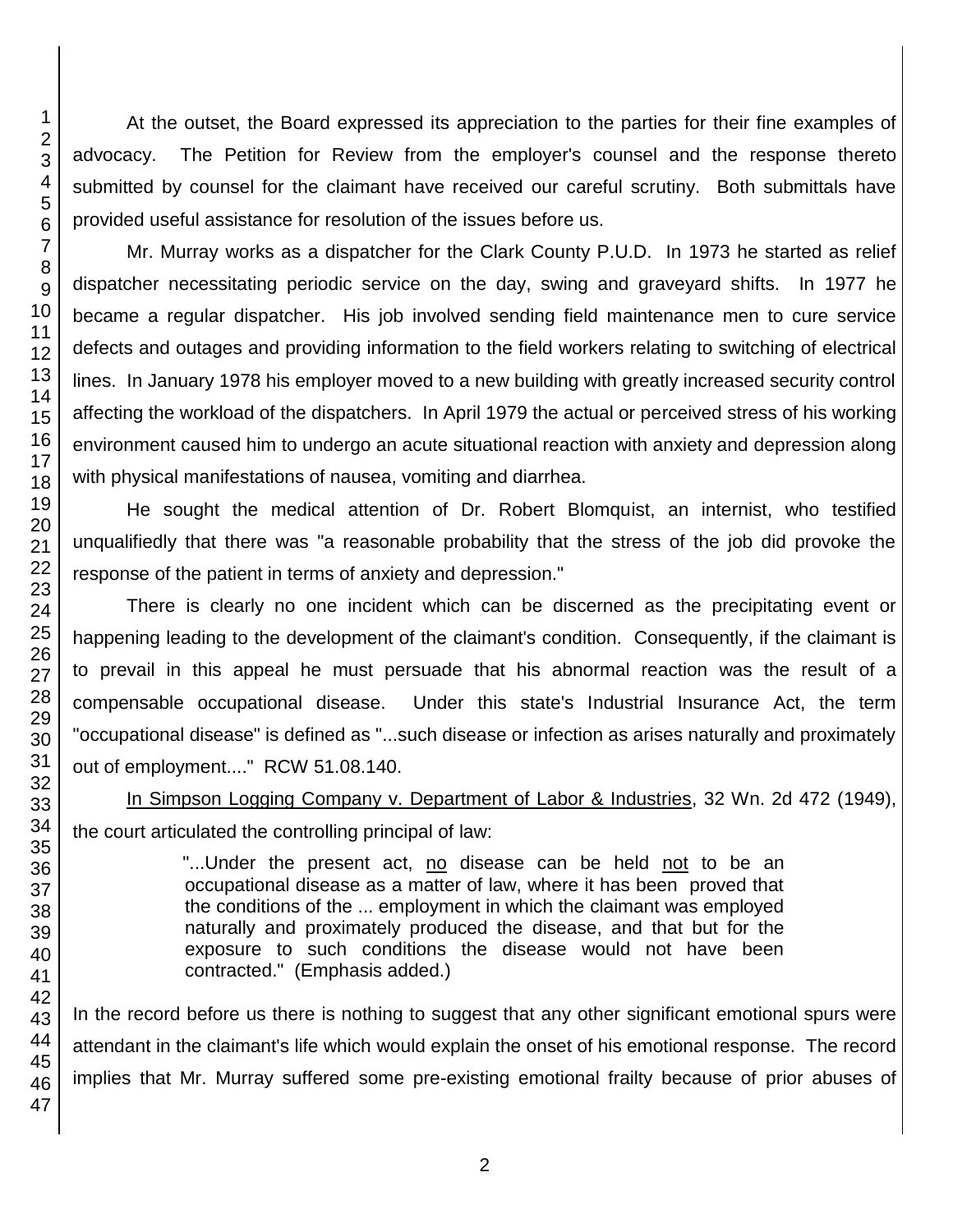alcohol. He readily admits his alcoholism, but we do not see that disease as enveloping the condition for which he now seeks compensation.

We note a growing tend in compensation litigation to permit recovery. See Larson Workmen's Compensation Law, Sec. 42.20. In fact this Board on two prior occasions has allowed occupational disease claims for mental conditions. In re David J. Simmonds, Docket No. 45,038, September 14, 1976, a claim for a paranoid schizophrenic reaction arising out of a late-night burglary was held to arise naturally and proximately out of employment. In a later appeal, In re Lyndall S. Brolli, Docket No. 49,051, December 9, 1977, a situation depression was allowed as an occupational disease for a schoolteacher/administrator. Her illness followed a recent increase in job responsibility and her subsequent inability to cope with the emergent work conditions coincident with that change.

In the case before us, the only real change in the claimant's work conditions was what he perceived to be a more confining and depressive work environment, which developed following the change of office premises.

The employer argues that there was really nothing unusual about the amount of stress upon Mr. Murray and that the reasoning of the court in Favor v. Department of Labor & Industries, 53 Wn. 2d 698 (1959), should be applied in this appeal to deny compensation. We cannot agree with the employer's contention. First, Favor was concerned with a heart condition by which the law in this state followed a minority of jurisdictions imposing an unusual or extraordinary circumstance rule for compensability of such conditions. We do not think it was the intention of our Supreme Court to extend an unusual circumstance rule to other types of pathology (see, e.g., Longview Fiber Company v. Weimer, 95 Wn. 2d 583 (1981)) or to occupational diseases in general.

The court has not been generous in its explanations of what the phrase "arises naturally and proximately" means in our definition of occupational disease. The court in **Favor** did state:

> "Persons in all employments, and in all activities are exposed to the emotional stress and strain of anxiety and worry, and it cannot be said to have arisen naturally and proximately from the claimant's employment."

However, we do not believe that excerpt of obiter dicta provides a binding authority for the type of case before us. If we were to follow the language literally an entire host of disease traditionally allowed over the years would be excluded. See the comments of J. Harris Lynch in Digest of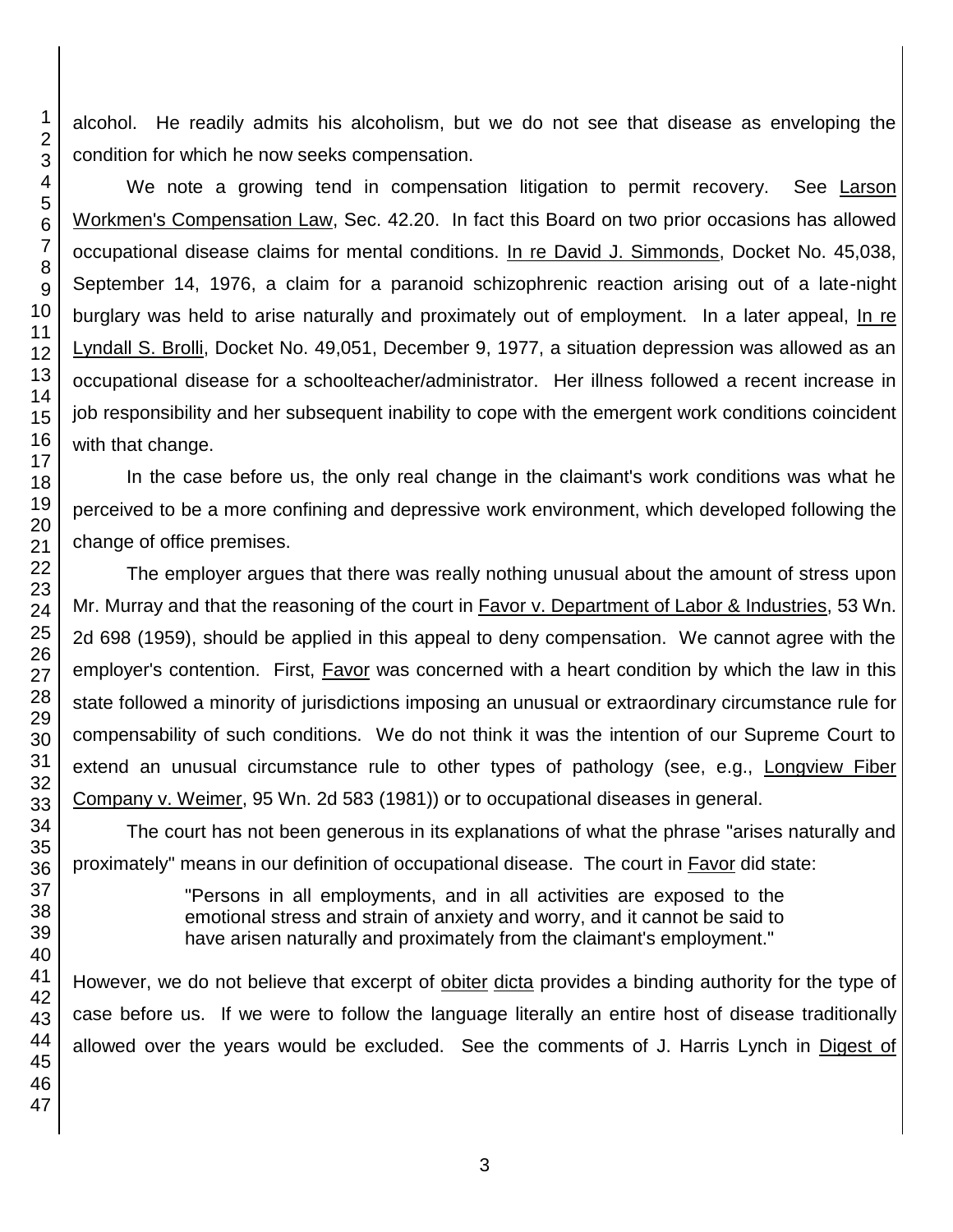Leading Cases on Workmen's Compensation Law at page 168. Nor does the above-quoted language square with the court's strong statement quoted earlier from the Simpson Logging case.

The response of the average person to a mental stress or a physical demand is not the test which need be applied in determining the existence of an occupational disease. The stress which serves as a mere challenge making the job interesting to one worker may operate as a mental meataxe to another. Our court has acknowledged that individual differences must be recognized and respected in our compensation scheme:

> "We are, in this case, concerned only with the affect of the fumes and smoke that did exist upon this particular man. If his pulmonary difficulties are disabling, and if the fumes in the aluminum plant, though they be the perfumes of Arabia to others, are responsible for his pulmonary difficulties, his disability is attributable to his employment and he is entitled to treatment and such compensation as the facts and the law may warrant. Industry takes the workman as he is." Groff v. Department of Labor & Industries, 65 Wn. 2d 35 (1964).

Based upon the record before us, Mr. Murray clearly was provoked solely by the real and perceived stress of his job in the development of his abnormal situational reaction. For such he deserves compensation.

After consideration of the Proposed Decision and Order and Petition for Review filed thereto, and a careful review of the entire record before us, we are persuaded that the Proposed Decision and Order is supported by the preponderance of the evidence and is correct as a matter of law.

The hearings examiner's proposed findings, conclusions and order are hereby adopted as this Board's findings, conclusions and order and are incorporated herein by this reference.

It is so ORDERED.

Dated this 30th day of November, 1981.

BOARD OF INDUSTRIAL INSURANCE APPEALS

| /s/                    |          |
|------------------------|----------|
| <b>MICHAEL L. HALL</b> | Chairman |
| /s/                    |          |
| FRANK E. FENNERTY, JR. | Member   |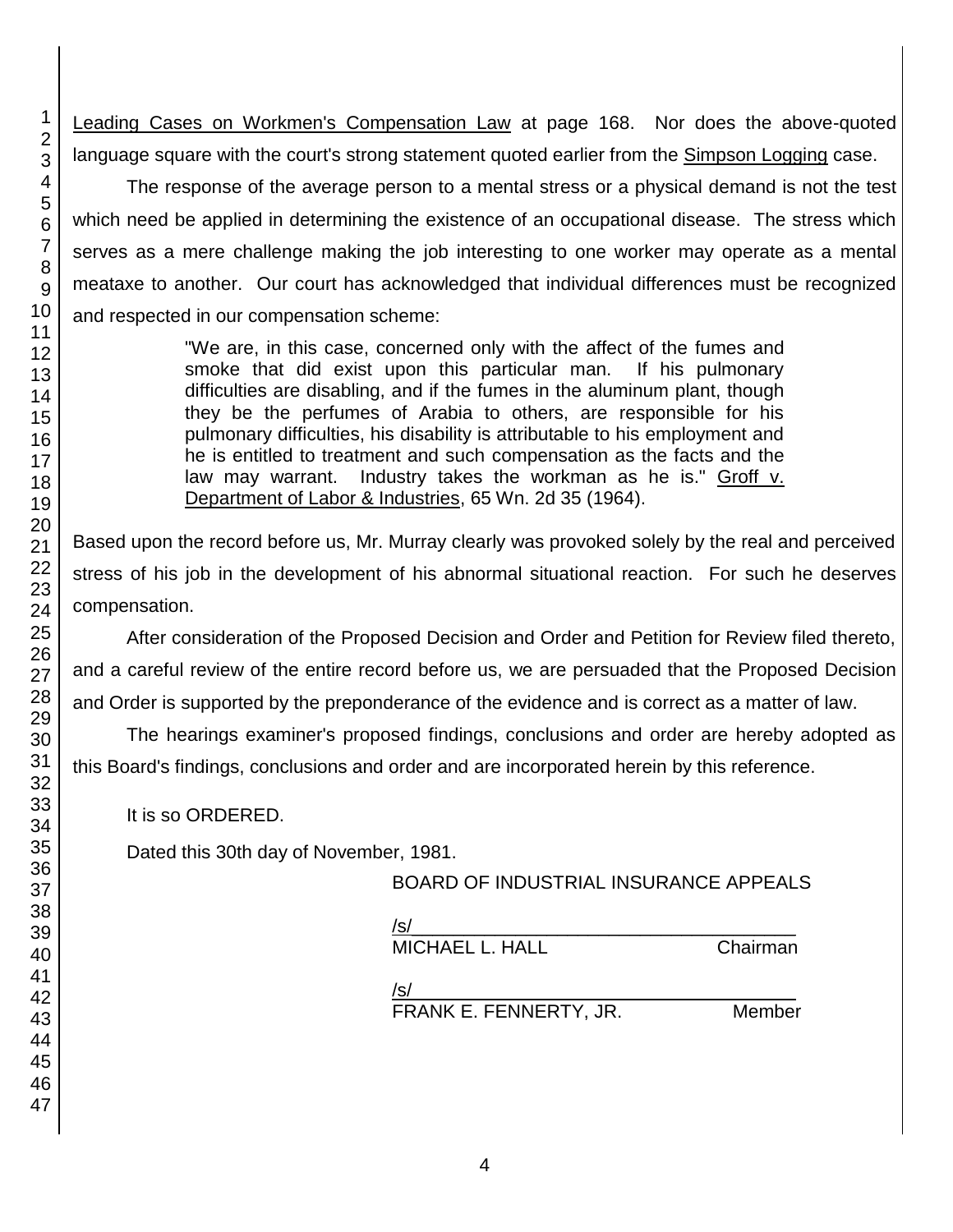#### **DISSENTING OPINION**

I must dissent from the decision of the Board majority to allow this claim. The claimant's mental condition, for which he seeks benefits under the Act, was diagnosed by the medical witness herein as an acute situational reaction with anxiety and some depression. Said witness also stated that this condition was probably provoked in claimant by "the stress of the job." What stress? The legal question is: Is simply "the stress of the job" enough to make this type of claim compensable, as a matter of law? I submit that it is not.

The majority correctly notes that if claimant's mental condition is compensable at all, it must be on the basis of calling it an occupational disease since there was clearly no injury -- no one happening or incident of trauma, physical or emotional, which precipitated the mental condition. Thus, claimant's condition to be found compensable, must be said to be an illness which "arises naturally and proximately out of employment . . ." RCW 51.08.140. This "arising proximately out of" or "but for" test must be satisfied. How must it be satisfied in this type of case, i.e., gradual mental stimulus allegedly producing a mental illness?

The logical answer is found in Larson on Workmen's Compensation Law, Vol 1B, sec. 42.23(b), at page 7-639:

> "The real distinction here should be, not between sudden and gradual stimuli, but between gradual stimuli that are sufficiently more damaging than those of everyday employment life to satisfy the normal "arising out of" test, and those that are not . . . ."

> "Wisconsin has produced the most straightforward example of this correct way of drawing the line, in Swiss Colony v. Dept. ILHR, 72 Wis 2d 46, 240 N.W. 2d 128 (1976). The claimant was a purchasing agent for a mail order cheese business. She suffered a schizophrenic mental breakdown, which she attributed to nerve-wracking seasonal business and harassment by her supervisor. After the hearing examiner had entered an award, the Supreme Court announced the rule in School District v Dept. ILHR, 62 Wis. 2d 370, 215 N.W. 2d 373 (1974) that 'in order for non-traumatically caused mental injury to be compensable in a workmen's compensation case, the injury must have resulted from a situation of greater dimensions than the day-to-day mental stress and tensions which all employees must experience.'" (Emphasis and citations added)

Were there, in the instant case, any stressful stimuli on the job sufficiently more damaging than the stresses of everyday employment life? Were there situations of greater dimensions than the day-to-day mental stress and tensions which employees may expect to experience in their job?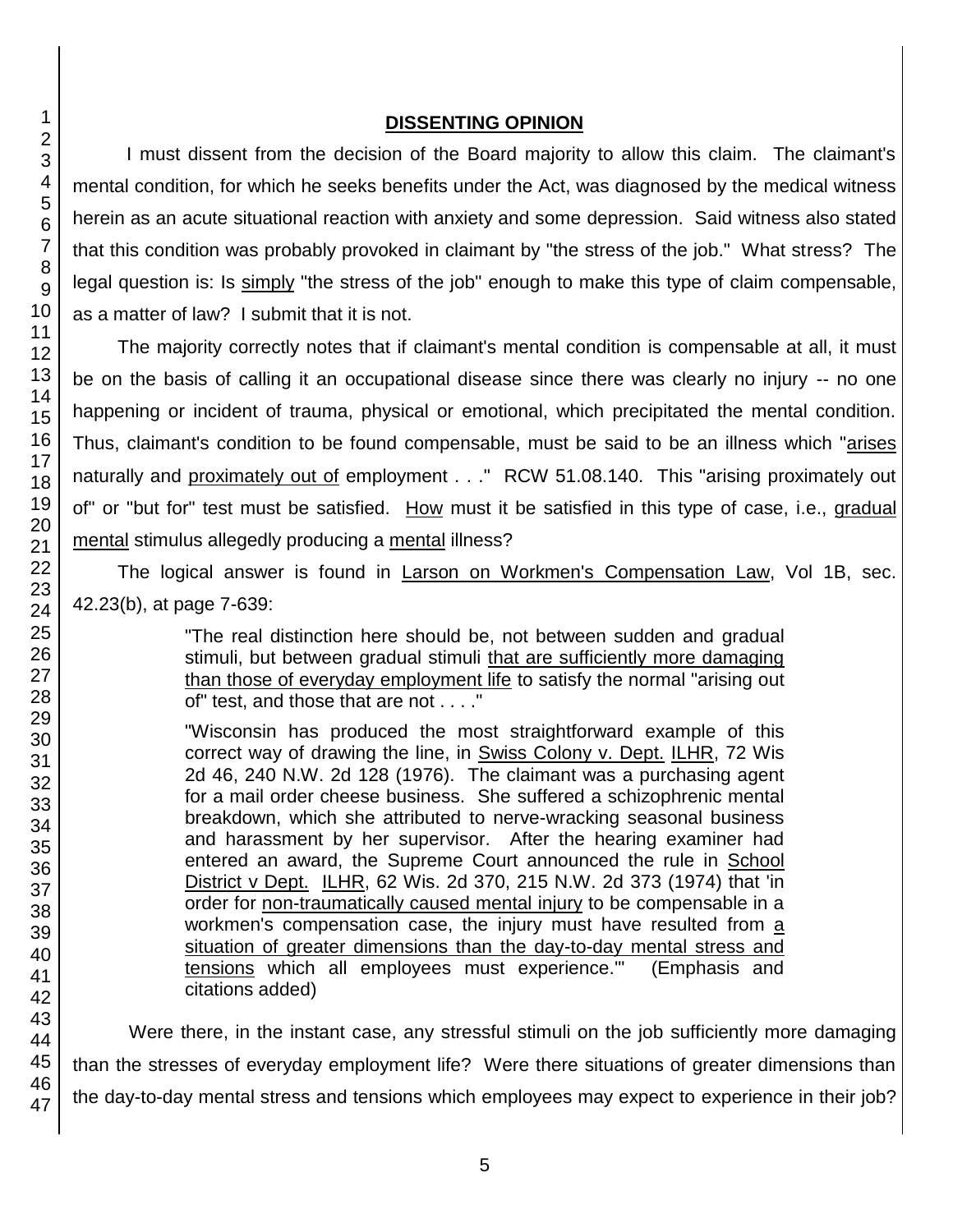The answer is no. The Board majority finds no such extraordinary stressful stimuli, either, and correctly observes that the only real change in this claimant's long-performed work conditions was "what he perceived to be a more confining and depressive work environment which developed following the change of office premises." This is clearly not enough, in my opinion. Such things as moving of office premises, remodeling of work spaces, assignment of particular types of furniture and equipment, etc. (the examples could go on) may bring about greater job contentment in some employees and less in others, but these are effects which are inevitably a part of everyday employment life, and "stresses" which all employees must expect to experience. To allow this type of claim as a mental "occupational disease" could open the gates for claims by employees who are simply unhappy or "depressed" by their "perception" of job environment. I cannot believe the workers' compensation law was intended for this. I cannot conclude that this claimant's mental condition arose out of any extraordinary mental stimuli or situations required by this job. Thus, as a matter of law, this is not a compensable "occupational disease."

The majority places emphasis on two prior decisions of this Board: In re David J. Simmonds, Docket No. 45,038 September 14, 1976, and In re Lyndall S. Brolli, Docket No. 49,051, December 9, 1977. I am familiar with those cases, having participated in the decisions to allow them both as occupational diseases.

In Simmonds, the claimant was a supermarket employee, and was suddenly and for the first time placed in the responsibilities of full store managership for a period of about ten days while his father-in-law, the owner of the store, was away on vacation. As a result of the extremely long hours of work, abnormal attention to, and worry over, the stores' financial accounts, and increasingly stressful responsibilities as the temporary store manager, he suffered a mental breakdown of acute paranoid schizophrenic reaction. He would not have suffered such illness but for the particular conditions of his employment as temporary store manager.

In Brolli, the claimant began work for a special privately-funded school as a teacher/administrator, and had no job-related problems for over a year and a half. Then she began to encounter problems which she was unable to cope with, including change in emphasis of her activities from teaching to administration, problems with staff who disapproved of her changed role at the school, serious conflicts with a new employee she hired, drug use by her students, and much pressure and adverse publicity resulting from a school Christmas party. As a result of all these compounding pressures over the course of three months, the claimant suffered a mental condition